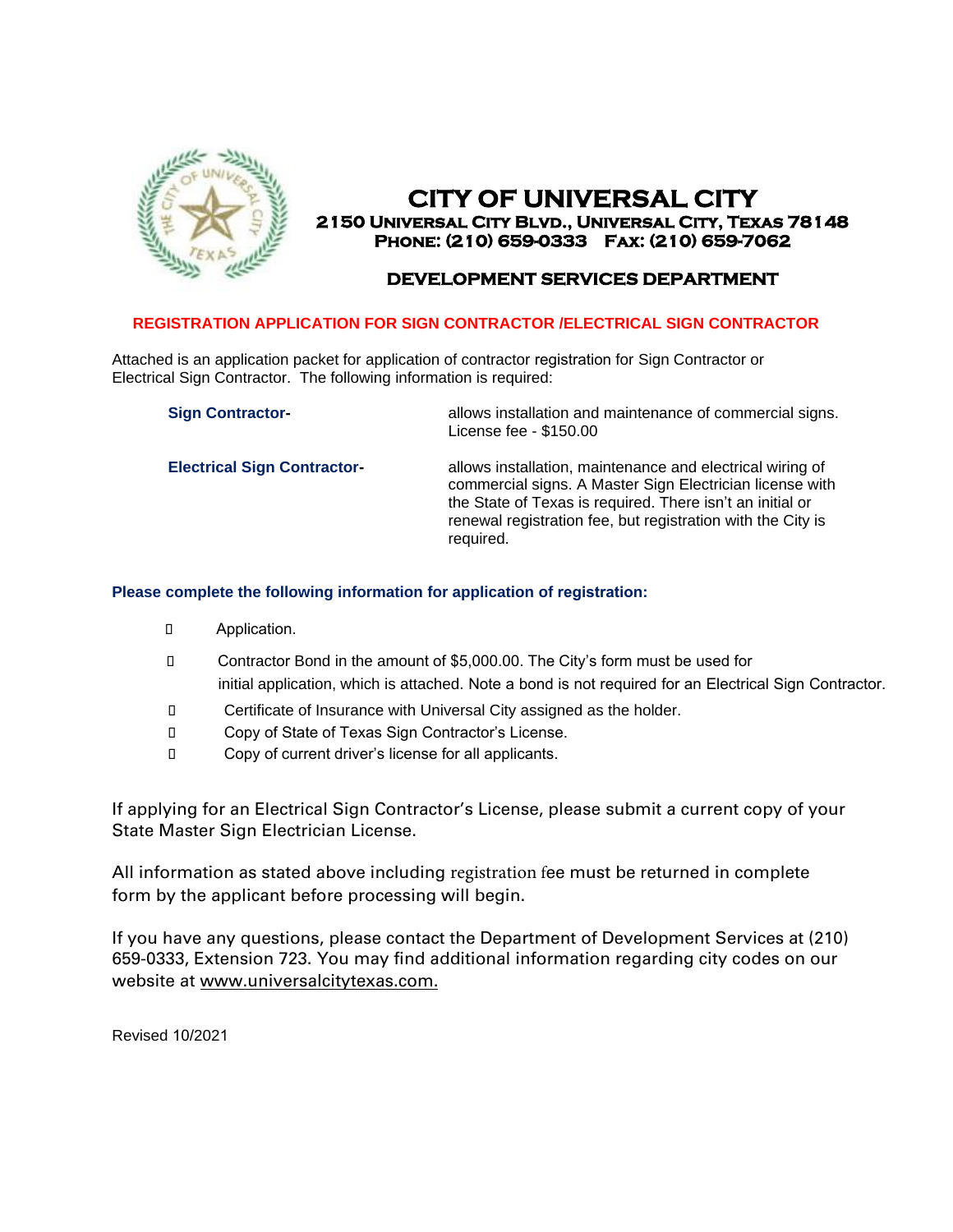#### **APPLICATION FOR REGISTRATION**

## **CITY OF UNIVERSAL CITY, TEXAS**

|     | Please indicate the type license you are applying for:                                                                                                                                                                               |
|-----|--------------------------------------------------------------------------------------------------------------------------------------------------------------------------------------------------------------------------------------|
|     | Sign Contractor<br>Electric Sign Contractor                                                                                                                                                                                          |
|     | registration.                                                                                                                                                                                                                        |
| (1) | State full name, date of birth, driver's license number and State of the applicant.                                                                                                                                                  |
|     | Is applicant an individual, a partnership or a                                                                                                                                                                                       |
|     |                                                                                                                                                                                                                                      |
|     |                                                                                                                                                                                                                                      |
|     |                                                                                                                                                                                                                                      |
| (2) | If partnership or corporation, state the full name, address, date of birth, driver's license<br>number and State of each partner or principal officer:                                                                               |
| (3) | How long have you been in this type business? __________________________________                                                                                                                                                     |
| (4) | How long in the business under this present company name? _______________________                                                                                                                                                    |
| (5) | If less than ten years, previous business or employment <b>container the contract of the control of the control of the control of the control of the control of the control of the control of the control of the control of the </b> |
| (6) | If less than ten years, list previous company names                                                                                                                                                                                  |
| (7) | Do you hold a Commercial Sign Contractor's license in another city? ______ If so, Name the                                                                                                                                           |
| (8) | List the names of those people whom you wish to authorize to obtain permits for your company<br><u> 1989 - Johann Stoff, deutscher Stoff, der Stoff, der Stoff, der Stoff, der Stoff, der Stoff, der Stoff, der S</u>                |
| (9) | Have you or any member of this partnership or corporation even been arrested or convicted of a<br>felony or misdemeanor involving moral turpitude? ___________ If yes, explain                                                       |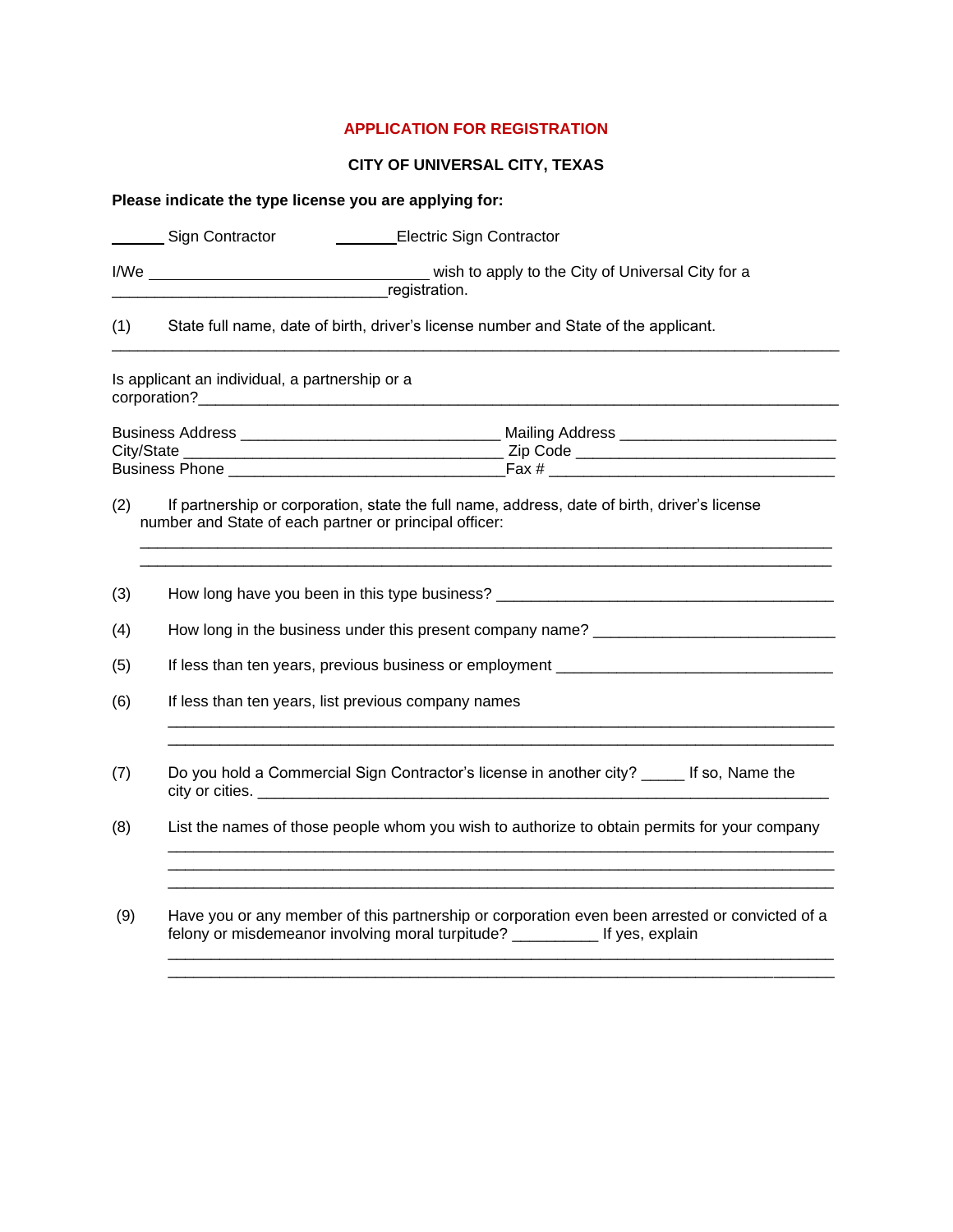Application for Registration Page 2

| (10) |                                     | Have you or any member of this partnership or corporation ever been convicted of a violation of |
|------|-------------------------------------|-------------------------------------------------------------------------------------------------|
|      |                                     | the International Building Code, International Residential Code, National Electric Code or any  |
|      | code of the City of Universal City? | If yes, explain                                                                                 |

\_\_\_\_\_\_\_\_\_\_\_\_\_\_\_\_\_\_\_\_\_\_\_\_\_\_\_\_\_\_\_\_\_\_\_\_\_\_\_\_\_\_\_\_\_\_\_\_\_\_\_\_\_\_\_\_\_\_\_\_\_\_\_\_\_\_\_\_\_\_\_\_\_\_\_\_\_ \_\_\_\_\_\_\_\_\_\_\_\_\_\_\_\_\_\_\_\_\_\_\_\_\_\_\_\_\_\_\_\_\_\_\_\_\_\_\_\_\_\_\_\_\_\_\_\_\_\_\_\_\_\_\_\_\_\_\_\_\_\_\_\_\_\_\_\_\_\_\_\_\_\_\_\_\_ \_\_\_\_\_\_\_\_\_\_\_\_\_\_\_\_\_\_\_\_\_\_\_\_\_\_\_\_\_\_\_\_\_\_\_\_\_\_\_\_\_\_\_\_\_\_\_\_\_\_\_\_\_\_\_\_\_\_\_\_\_\_\_\_\_\_\_\_\_\_\_\_\_\_\_\_\_

## **STATE OF TEXAS**

#### **COUNTY OF BEXAR**

BEFORE ME, the undersigned authority on this day personally appeared

\_\_\_\_\_\_\_\_\_\_\_\_\_\_\_\_\_\_\_\_\_\_\_\_\_\_\_\_\_\_\_\_\_\_\_\_\_\_\_\_\_\_\_\_\_\_\_\_\_\_\_\_\_\_\_\_\_\_\_\_\_\_\_\_known to me to be the person whose name is signed to the foregoing application and, duly sworn to be, states under oath that he/she has read said application and that all of the facts therein and all attachments hereto are true and correct and that he/she is qualified by either training or experience to conduct the aforementioned business.

|                                                                                  | Applicant                                                                   |  |      |
|----------------------------------------------------------------------------------|-----------------------------------------------------------------------------|--|------|
|                                                                                  |                                                                             |  | 20 . |
|                                                                                  | Notary Public, State of Texas<br>My Commission Expires: ___________________ |  |      |
|                                                                                  | FOR OFFICE USE ONLY                                                         |  |      |
| Date Application Received <b>Example 2</b> Fee Paid \$ Cash or Check             |                                                                             |  |      |
| UC Contractor License Number ______________ Date Issued ________________________ |                                                                             |  |      |
| Comments                                                                         |                                                                             |  |      |
|                                                                                  |                                                                             |  |      |
|                                                                                  |                                                                             |  |      |